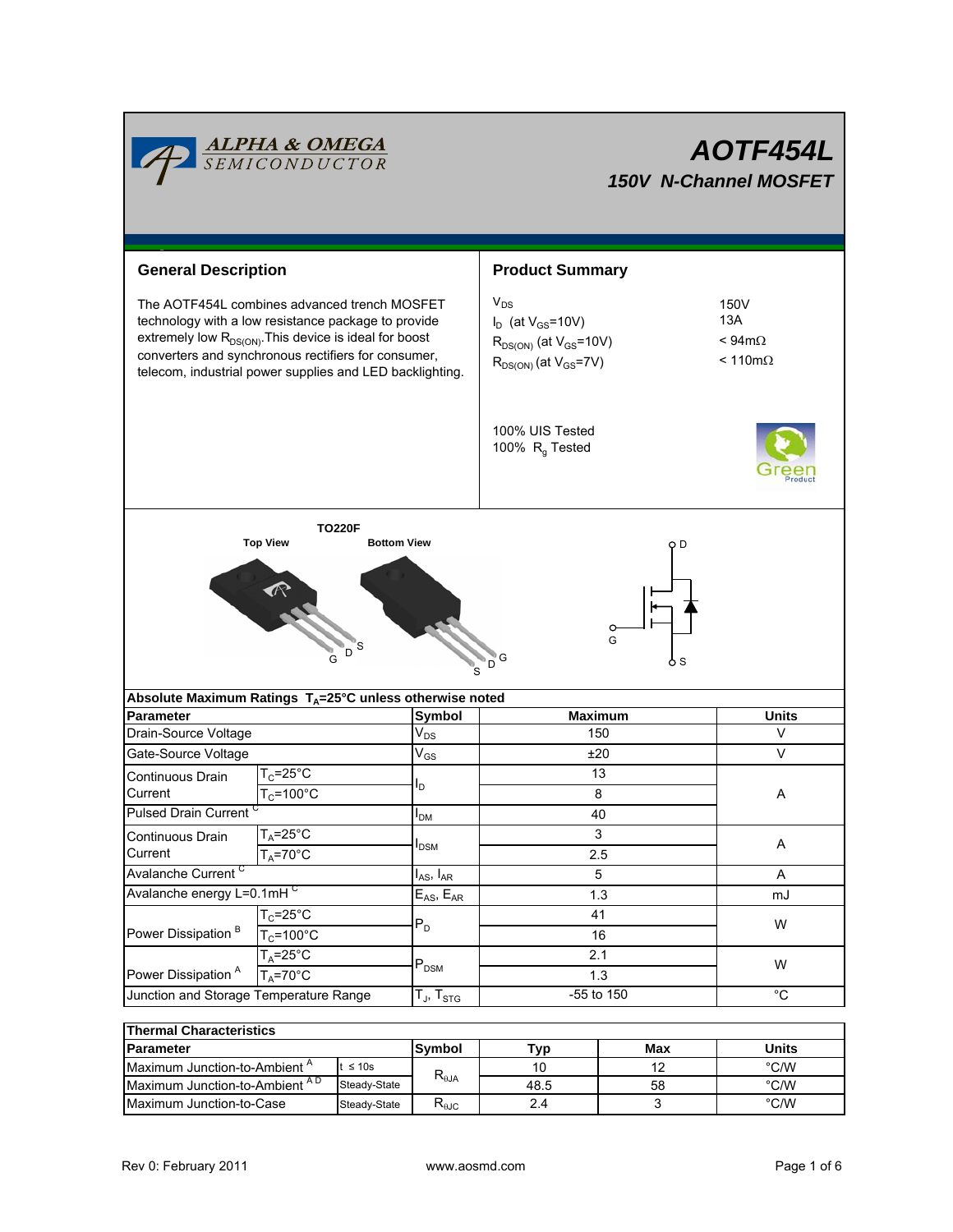

#### Electrical Characteristics (T<sub>J</sub>=25°C unless otherwise noted)

| <b>Symbol</b>                                        | <b>Parameter</b>                   | <b>Conditions</b>                                                   | Min | <b>Typ</b>     | <b>Max</b> | <b>Units</b> |  |  |  |
|------------------------------------------------------|------------------------------------|---------------------------------------------------------------------|-----|----------------|------------|--------------|--|--|--|
| <b>STATIC PARAMETERS</b>                             |                                    |                                                                     |     |                |            |              |  |  |  |
| <b>BV<sub>DSS</sub></b>                              | Drain-Source Breakdown Voltage     | $I_D = 250 \mu A$ , $V_{GS} = 0V$                                   | 150 |                |            | $\vee$       |  |  |  |
|                                                      |                                    | $V_{DS}$ =150V, V <sub>GS</sub> =0V                                 |     |                | 1          |              |  |  |  |
| $I_{DSS}$                                            | Zero Gate Voltage Drain Current    | $T_{\rm J}$ =55°C                                                   |     |                | 5          | μA           |  |  |  |
| $I_{GSS}$                                            | Gate-Body leakage current          | $V_{DS}$ =0V, $V_{GS}$ = $\pm$ 20V                                  |     |                | ±100       | nA           |  |  |  |
| $V_{GS(th)}$                                         | Gate Threshold Voltage             | V <sub>DS</sub> =V <sub>GS</sub> I <sub>D</sub> =250µA              | 3.4 | $\overline{4}$ | 4.6        | V            |  |  |  |
| $I_{D(ON)}$                                          | On state drain current             | $V_{GS}$ =10V, $V_{DS}$ =5V                                         | 40  |                |            | A            |  |  |  |
|                                                      | Static Drain-Source On-Resistance  | $V_{GS} = 10V$ , $I_D = 10A$                                        |     | 75.5           | 94         |              |  |  |  |
| $R_{DS(ON)}$                                         |                                    | $T_J = 125$ °C                                                      |     | 151            | 188        | $m\Omega$    |  |  |  |
|                                                      |                                    | V <sub>GS</sub> =7V, I <sub>D</sub> =10A                            |     | 84             | 110        | $m\Omega$    |  |  |  |
| $g_{FS}$                                             | Forward Transconductance           | $V_{DS}$ =5V, $I_D$ =10A                                            |     | 20             |            | S            |  |  |  |
| $V_{SD}$                                             | Diode Forward Voltage              | $I_S = 1A$ , $V_{GS} = 0V$                                          |     |                | 1          | V            |  |  |  |
| Maximum Body-Diode Continuous Current<br>$I_{\rm S}$ |                                    |                                                                     |     |                | 45         | A            |  |  |  |
|                                                      | <b>DYNAMIC PARAMETERS</b>          |                                                                     |     |                |            |              |  |  |  |
| $\mathbf{C}_{\text{iss}}$                            | Input Capacitance                  |                                                                     | 655 | 820            | 985        | рF           |  |  |  |
| $C_{\text{oss}}$                                     | <b>Output Capacitance</b>          | $V_{GS}$ =0V, V <sub>DS</sub> =75V, f=1MHz                          | 50  | 70             | 90         | рF           |  |  |  |
| $C_{\text{rss}}$                                     | Reverse Transfer Capacitance       |                                                                     | 13  | 22             | 31         | pF           |  |  |  |
| $R_{g}$                                              | Gate resistance                    | $V_{GS}$ =0V, V <sub>DS</sub> =0V, f=1MHz                           | 0.7 | 1.4            | 2.1        | Ω            |  |  |  |
|                                                      | <b>SWITCHING PARAMETERS</b>        |                                                                     |     |                |            |              |  |  |  |
| $Q_g(10V)$                                           | <b>Total Gate Charge</b>           |                                                                     | 10  | 15             | 20         | nC           |  |  |  |
| $Q_{gs}$                                             | Gate Source Charge                 | $V_{GS}$ =10V, $V_{DS}$ =75V, $I_{D}$ =10A                          |     | $\overline{4}$ |            | nC           |  |  |  |
| $\mathsf{Q}_{\underline{\mathsf{gd}}}$               | Gate Drain Charge                  |                                                                     |     | 4.4            |            | nC           |  |  |  |
| $t_{D(0n)}$                                          | Turn-On DelayTime                  |                                                                     |     | 10.5           |            | ns           |  |  |  |
| $t_{r}$                                              | Turn-On Rise Time                  | $V_{GS}$ =10V, V <sub>DS</sub> =75V, R <sub>L</sub> =7.5 $\Omega$ , |     | 5.5            |            | ns           |  |  |  |
| $t_{D(off)}$                                         | Turn-Off DelayTime                 | $R_{\text{GEN}} = 3\Omega$                                          |     | 14.5           |            | ns           |  |  |  |
| $\mathsf{t}_{\mathsf{f}}$                            | Turn-Off Fall Time                 |                                                                     |     | 3              |            | ns           |  |  |  |
| $t_{rr}$                                             | Body Diode Reverse Recovery Time   | $I_F$ =10A, dl/dt=500A/ $\mu$ s                                     | 20  | 32.5           | 45         | ns           |  |  |  |
| $Q_{rr}$                                             | Body Diode Reverse Recovery Charge | $I_F$ =10A, dl/dt=500A/ $\mu$ s                                     | 160 | 230            | 300        | nC           |  |  |  |

A. The value of R<sub>0JA</sub> is measured with the device mounted on 1in<sup>2</sup> FR-4 board with 2oz. Copper, in a still air environment with T<sub>A</sub> =25°C. The Power dissipation P<sub>DSM</sub> is based on R<sub>6JA</sub> and the maximum allowed junction temperature of 150°C. The value in any given application depends on the user's specific board design, and the maximum temperature of 175°C may be used if the PCB allows it.

B. The power dissipation P<sub>D</sub> is based on T<sub>J(MAX)</sub>=175°C, using junction-to-case thermal resistance, and is more useful in setting the upper dissipation limit for cases where additional heatsinking is used.

C. Repetitive rating, pulse width limited by junction temperature T<sub>J(MAX)</sub>=175°C. Ratings are based on low frequency and duty cycles to keep initial  $T_{\text{J}}$  =25°C.

D. The  $R_{\theta JA}$  is the sum of the thermal impedence from junction to case  $R_{\theta JC}$  and case to ambient.

E. The static characteristics in Figures 1 to 6 are obtained using <300µs pulses, duty cycle 0.5% max.

F. These curves are based on the junction-to-case thermal impedence which is measured with the device mounted to a large heatsink, assuming a maximum junction temperature of  $T_{J(MAX)}$ =175°C. The SOA curve provides a single pulse rating.

G. The maximum current rating is package limited.

H. These tests are performed with the device mounted on 1 in<sup>2</sup> FR-4 board with 2oz. Copper, in a still air environment with T<sub>A</sub>=25°C.

THIS PRODUCT HAS BEEN DESIGNED AND QUALIFIED FOR THE CONSUMER MARKET. APPLICATIONS OR USES AS CRITICAL COMPONENTS IN LIFE SUPPORT DEVICES OR SYSTEMS ARE NOT AUTHORIZED. AOS DOES NOT ASSUME ANY LIABILITY ARISING OUT OF SUCH APPLICATIONS OR USES OF ITS PRODUCTS. AOS RESERVES THE RIGHT TO IMPROVE PRODUCT DESIGN, FUNCTIONS AND RELIABILITY WITHOUT NOTICE.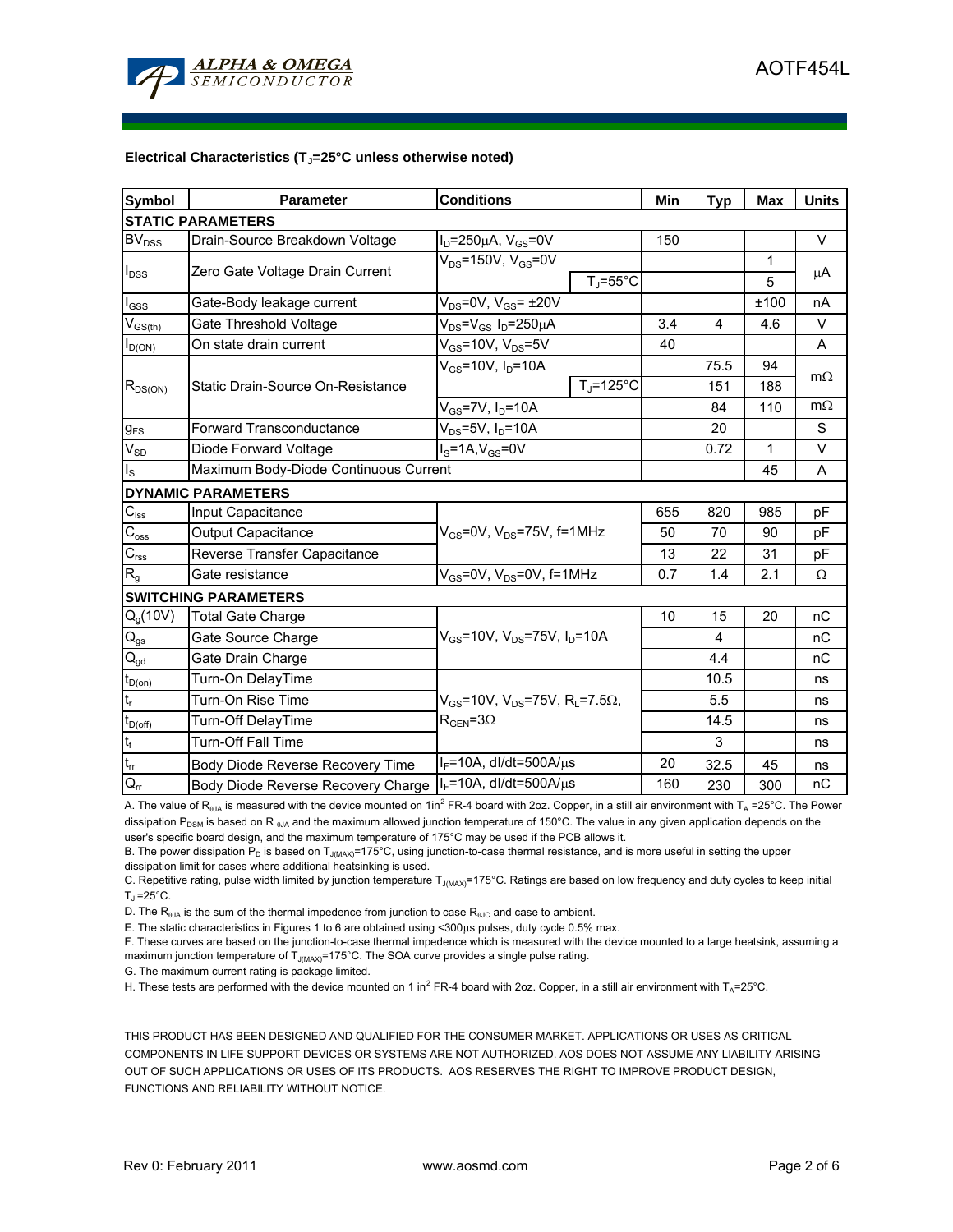

# **TYPICAL ELECTRICAL AND THERMAL CHARACTERISTICS**

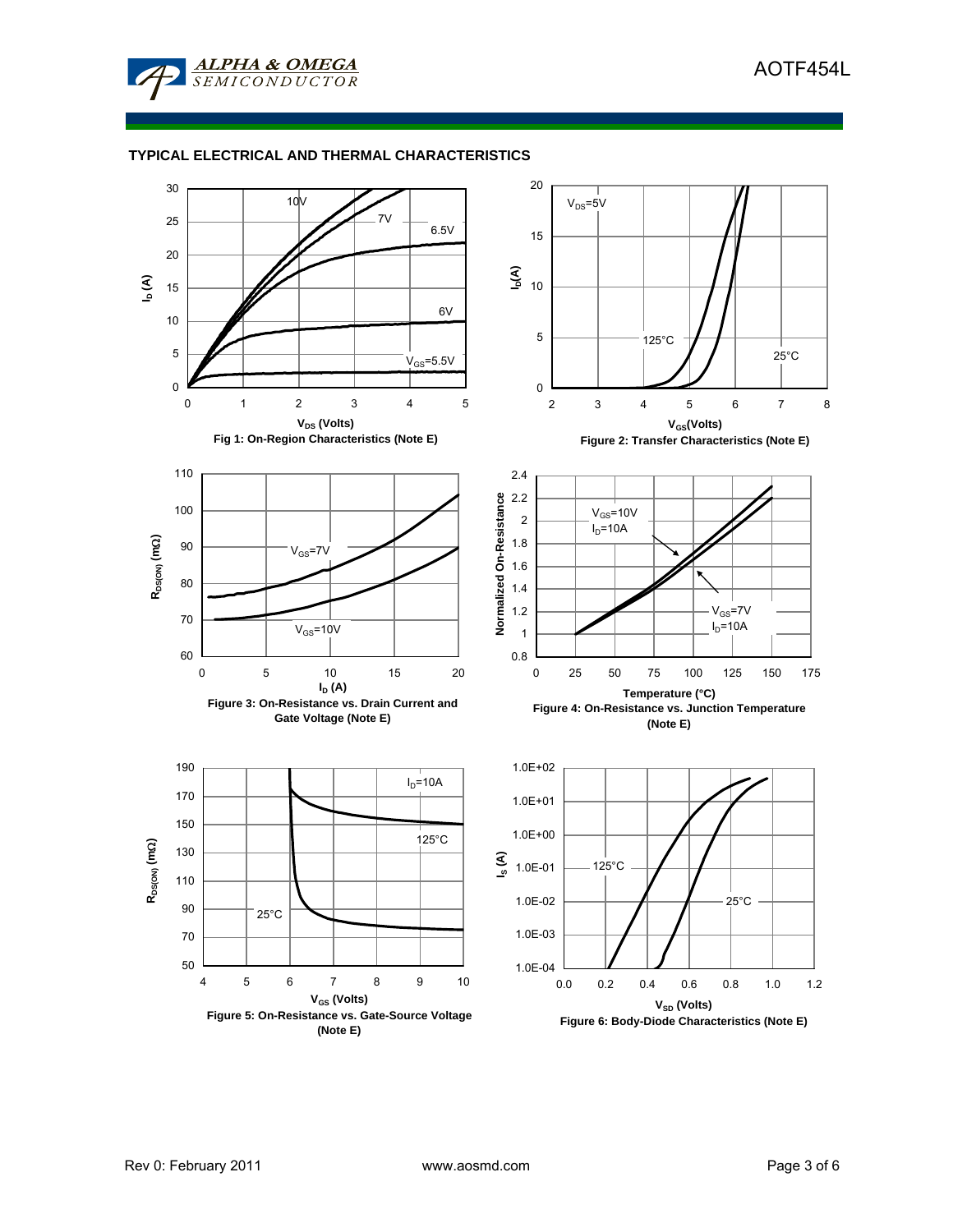

# **TYPICAL ELECTRICAL AND THERMAL CHARACTERISTICS**



**Figure 11: Normalized Maximum Transient Thermal Impedance (Note F)**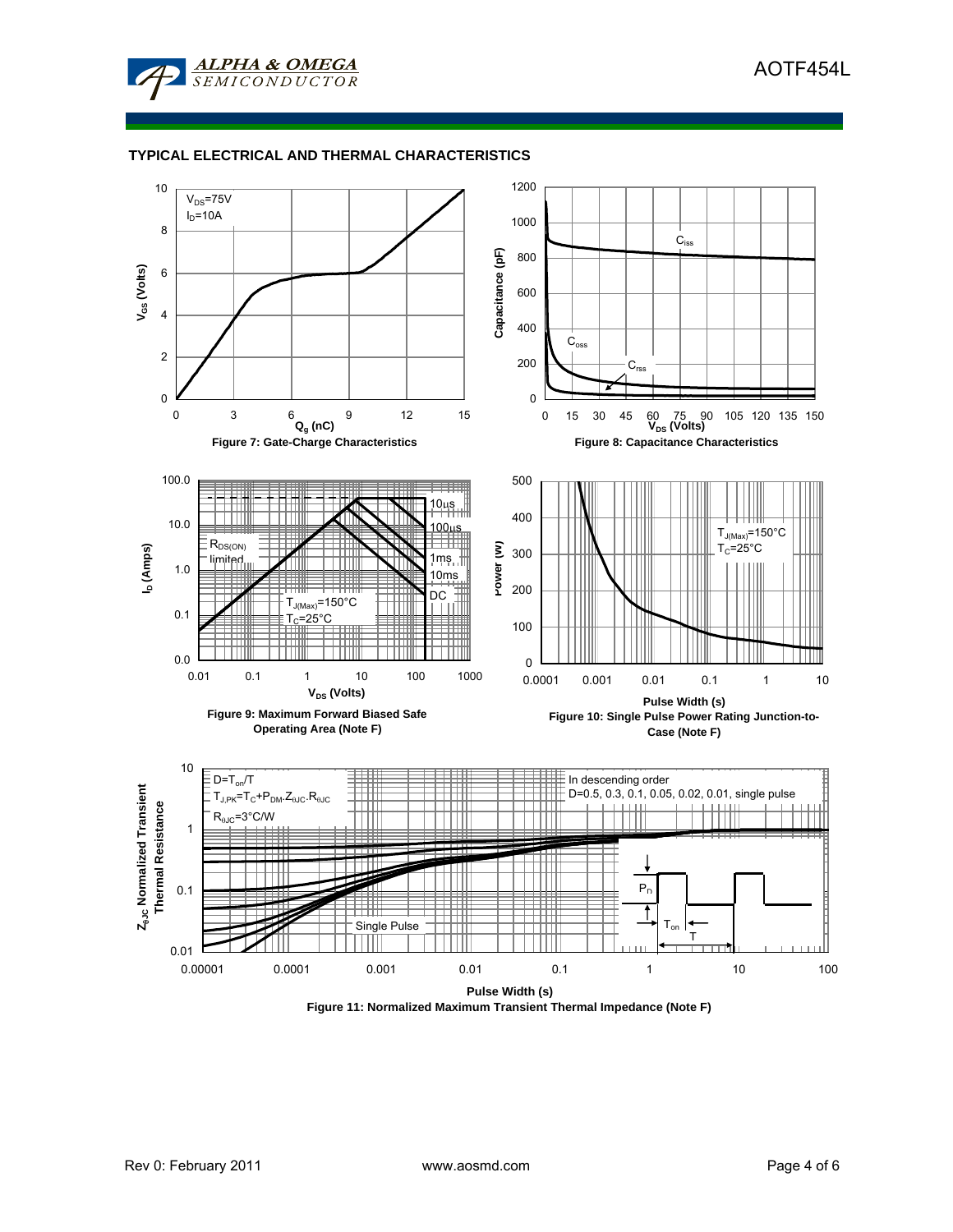

## **TYPICAL ELECTRICAL AND THERMAL CHARACTERISTICS**



**Figure 16: Normalized Maximum Transient Thermal Impedance (Note H)**